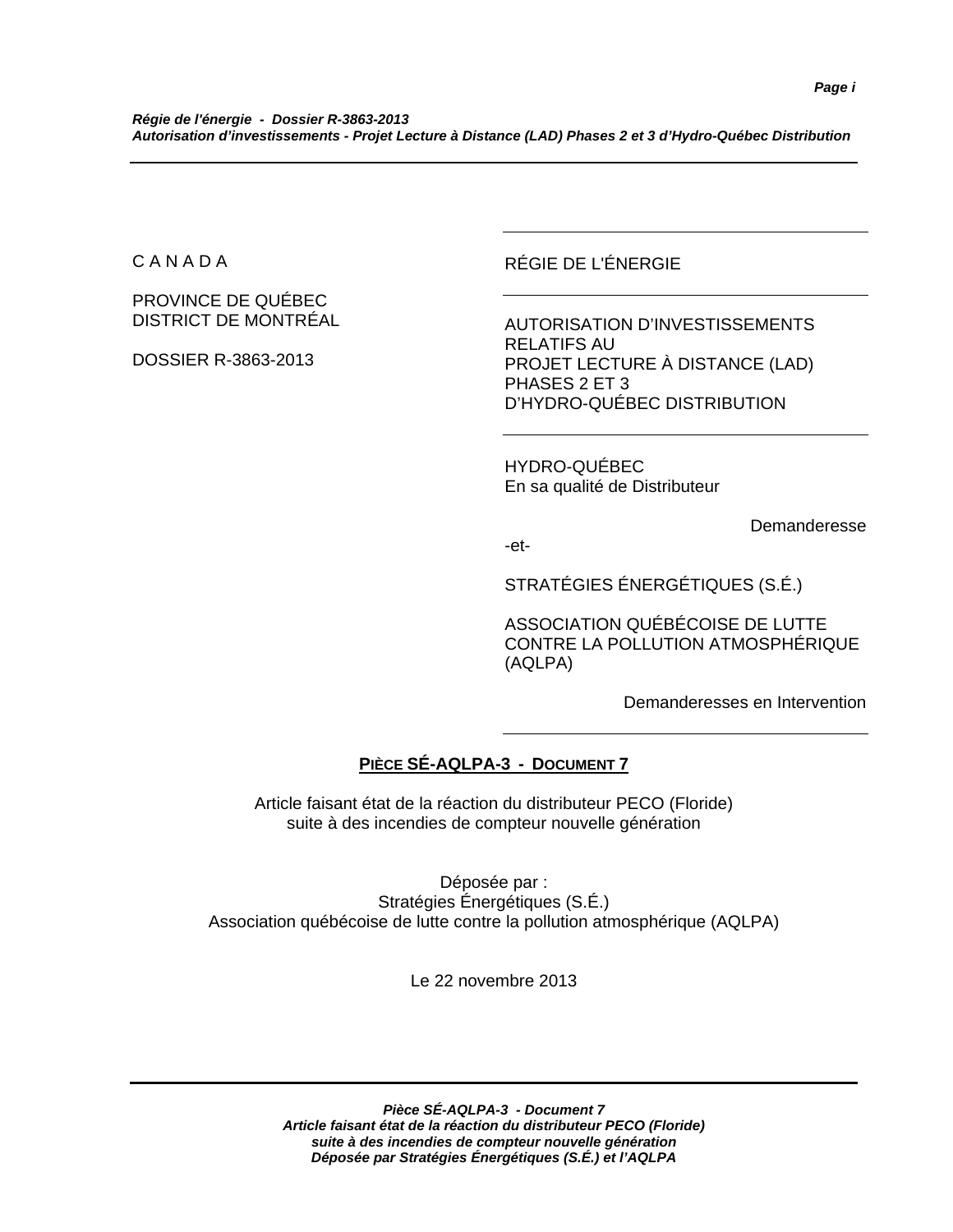*Pièce SÉ-AQLPA-3 - Document 7 Article faisant état de la réaction du distributeur PECO (Floride) suite à des incendies de compteur nouvelle génération Déposée par Stratégies Énergétiques (S.É.) et l'AQLPA*